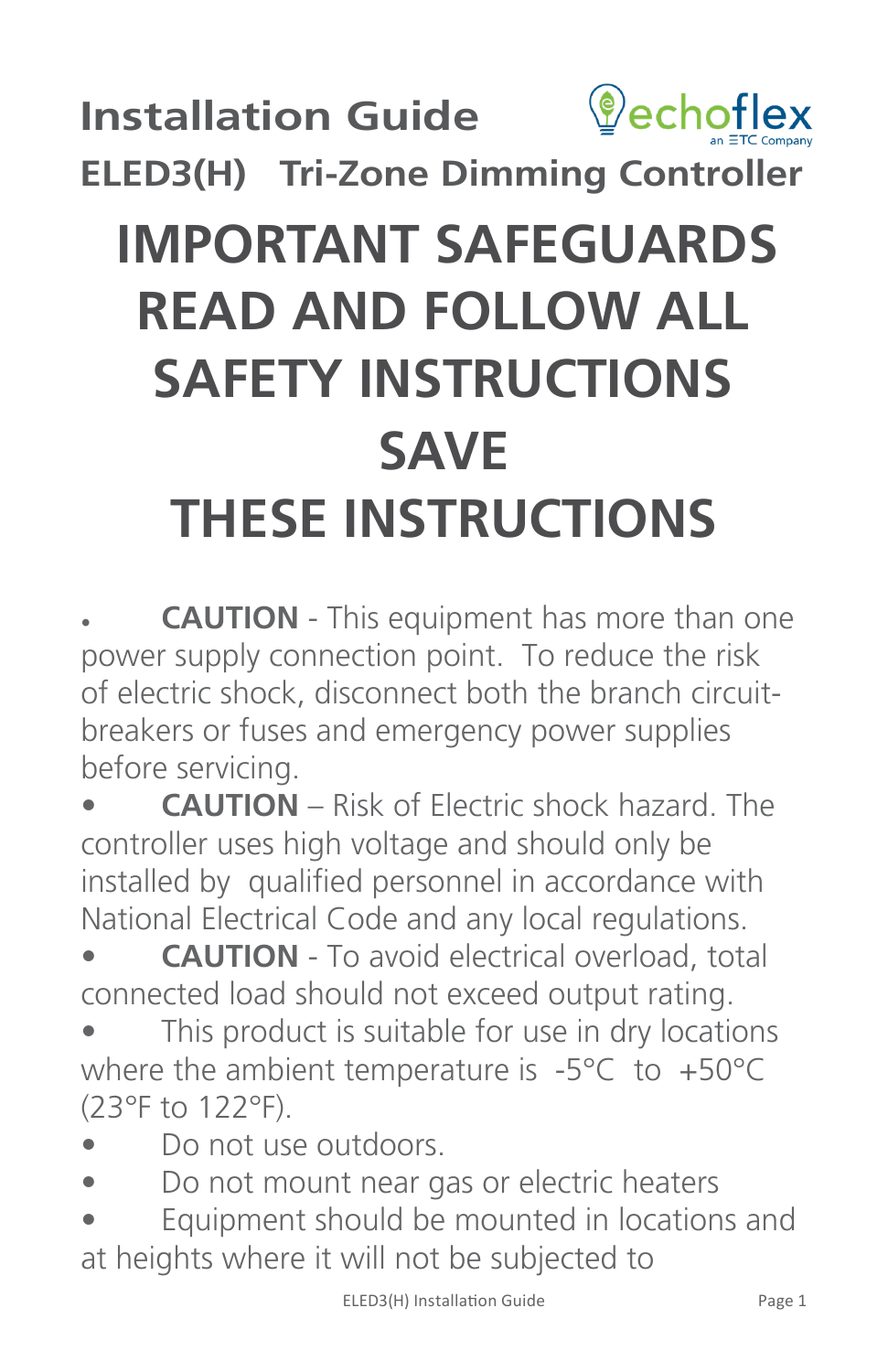tampering by unauthorized personnel.

The use of accessory equipment not recommended by the manufacturer may cause an unsafe condition.

• Do not use this equipment for other than its intended use.

• Servicing should be performed by qualified service personnel.

• Pollution Degree:2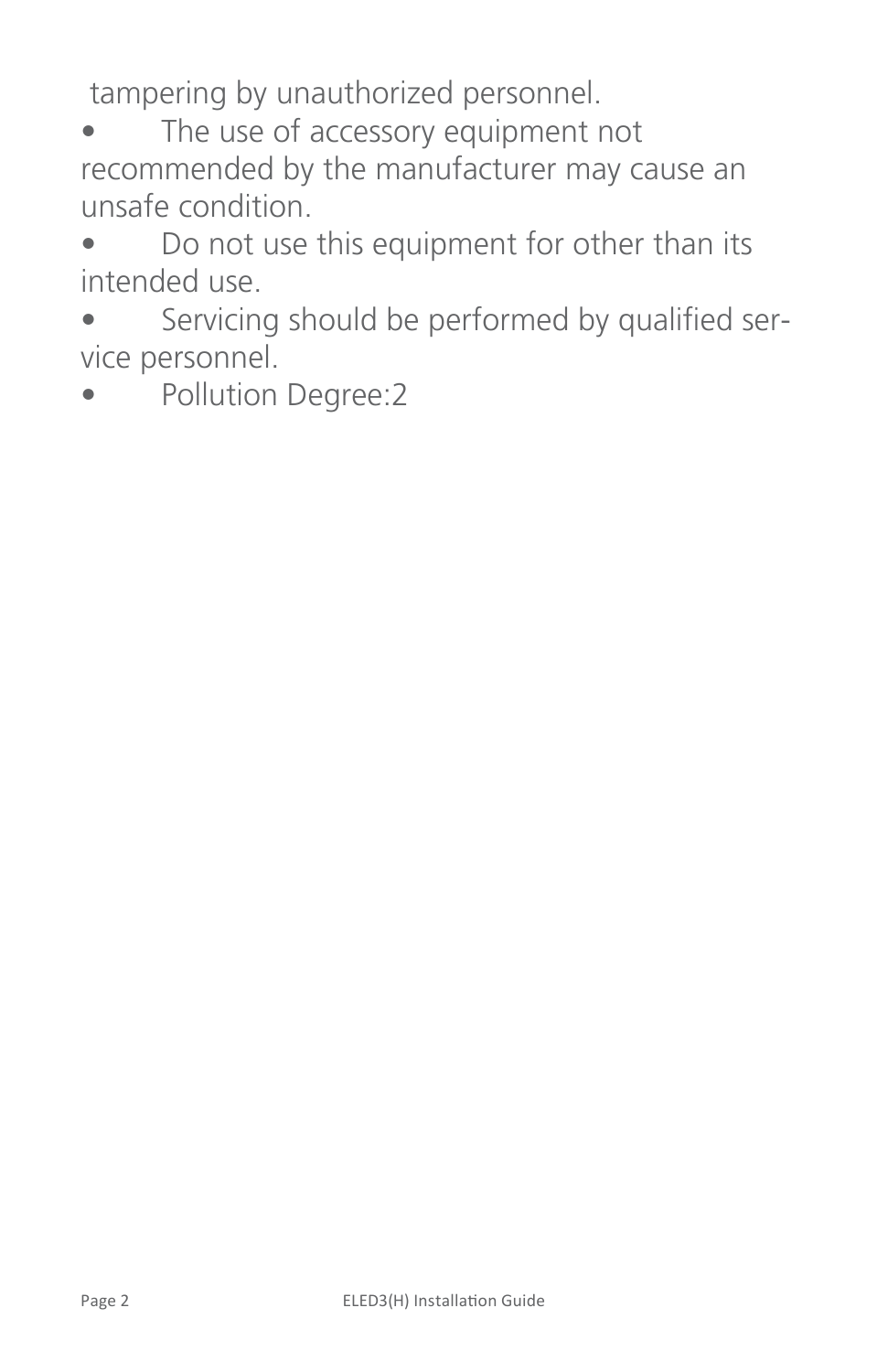Scan QR code for link to programming guide

heights where it will not be subjected to tampering by unauthorized personnel. The controller is mounted using the conduit nipple for mounting the controller to electrical junction boxes or panels. You will require hand tools and supplies (not provided) to install the controller.

• Screwdrivers, pliers, wire cutters, wire insulation stripping tool

The controller includes Simple Tap™ technology which allows installers and facility operators to manage

See wiring diagrams on page 4 for detailed output load

The controller should be mounted in locations and at

• Appropriately sized wire nuts

configuration settings without any tools.

**Preparing To Install The Controller**

• Small cable ties

**Overview**

ratings

*[echoflexsolutions.com](http://www.echoflexsolutions.com).*

# **Installing the Controller**

For best results mount the controller on the outside of the electrical box either directly at the electrical load or before the load in the circuit.

Review these instructions completely before installing the controller.

- 1. Locate the circuit breaker panel and terminate power to the circuit.
- 2. Remove all face plates and other hardware from the junction box so you can access the high voltage wires.
- 3. Mount the controller to the exterior of the junction box or panel with the ½" threaded nipple.
- 4. Refer to the wiring diagram to connect the controller to line power, neutral and load wires. Use wire nuts on all connections and individually cap any bare wires (except orange antenna wire).
- 5. Connect the gray and purple wires to the drivers' or ballasts' dimming interface. Ch 1 - Violet and Red, Ch 2 - Violet and Blue, CH 3 Violet and Green
- 6. Replace the electrical box faceplate.





This guide covers the Tri-Zone Dimming Controller, model ELED3-BU 120-277 and ELED3H-AU 240-347. Both models are equipped with a 902 MHz radio. The box contents includes the controller and installation guide. A programming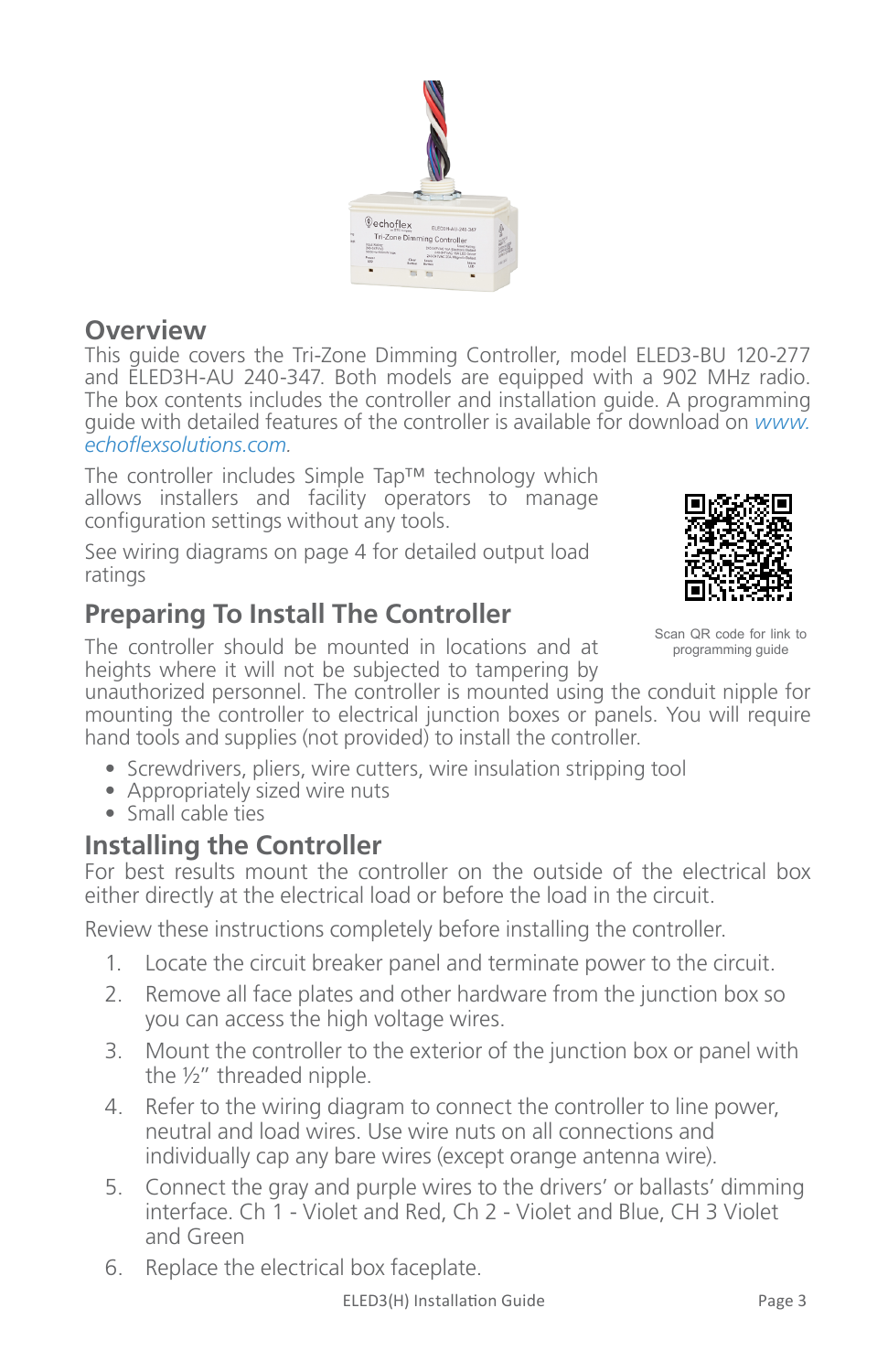- 7. Restore power to the circuit.
- 8. If the controller was pre-commissioned you can use one of the pre-linked devices to test the controller operation. If the controller was not pre-commissioned by the factory, refer to the section of this guide titled Linking the First Switch. Use this switch to verify the controller functionality.

# **Wiring Diagram**



Note: Always follow applicable NEC and local electrical code requirements when installing and powering the controller.

**Note:** The Micro USB port is for factory use only. Do not attach cables or accessories to this port

The use of accessory equipment not recommended by the manufacturer may cause an unsafe condition. Do not use this equipment for other than its intended use. Do not use outdoors.

#### **Electrical Terminations**

Use only UL approved wire when making connections to the controller, see table below.

| <b>Controller's Wire Details</b> |                 |               |  |  |  |  |
|----------------------------------|-----------------|---------------|--|--|--|--|
| Connection                       | Color           | Specification |  |  |  |  |
| Load                             | Red             | 14AWG 600V    |  |  |  |  |
| Neutral                          | White           | 14AWG 600V    |  |  |  |  |
| Line                             | <b>Black</b>    | 14AWG 600V    |  |  |  |  |
| Dimming 0-10V                    | Violet / Stripe | 18AWG 600V    |  |  |  |  |
| Dimming GND                      | Gray            | 18AWG 600V    |  |  |  |  |

The controller has an external orange antenna wire. Do not cut, cap or connect this wire.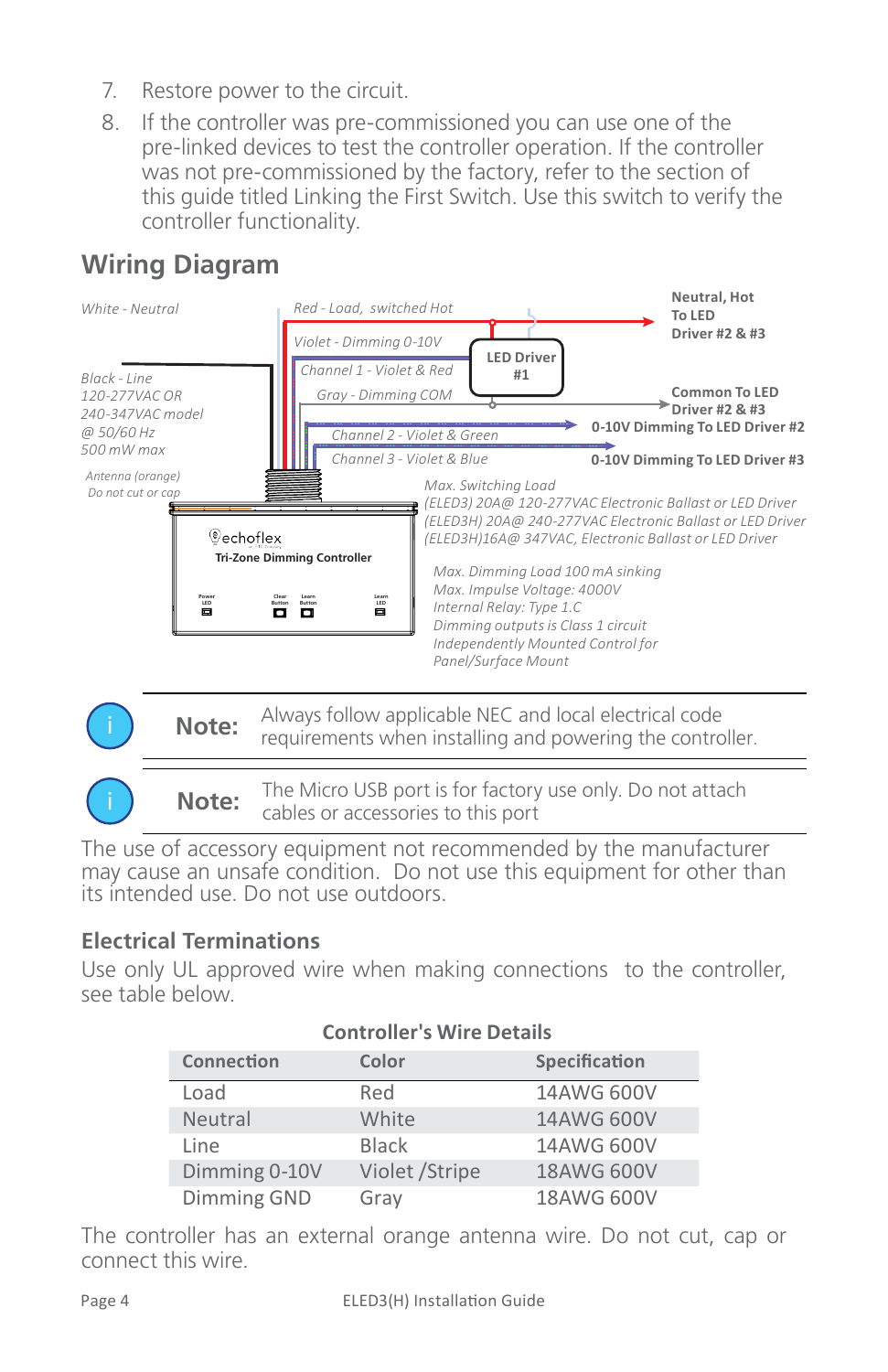Power to the controller is connected between the White (Neutral) and the Black Line power: ELED3 (120-277VAC) OR ELED3H (240-347VAC). The Class 1 power limited dimming lines (purple and gray wires) can be used to provide 0-10V control of a dimming ballast or LED driver (one per channel).



#### **Wiring Diagrams - For use in Emergency Fixtures (2 of 2)**

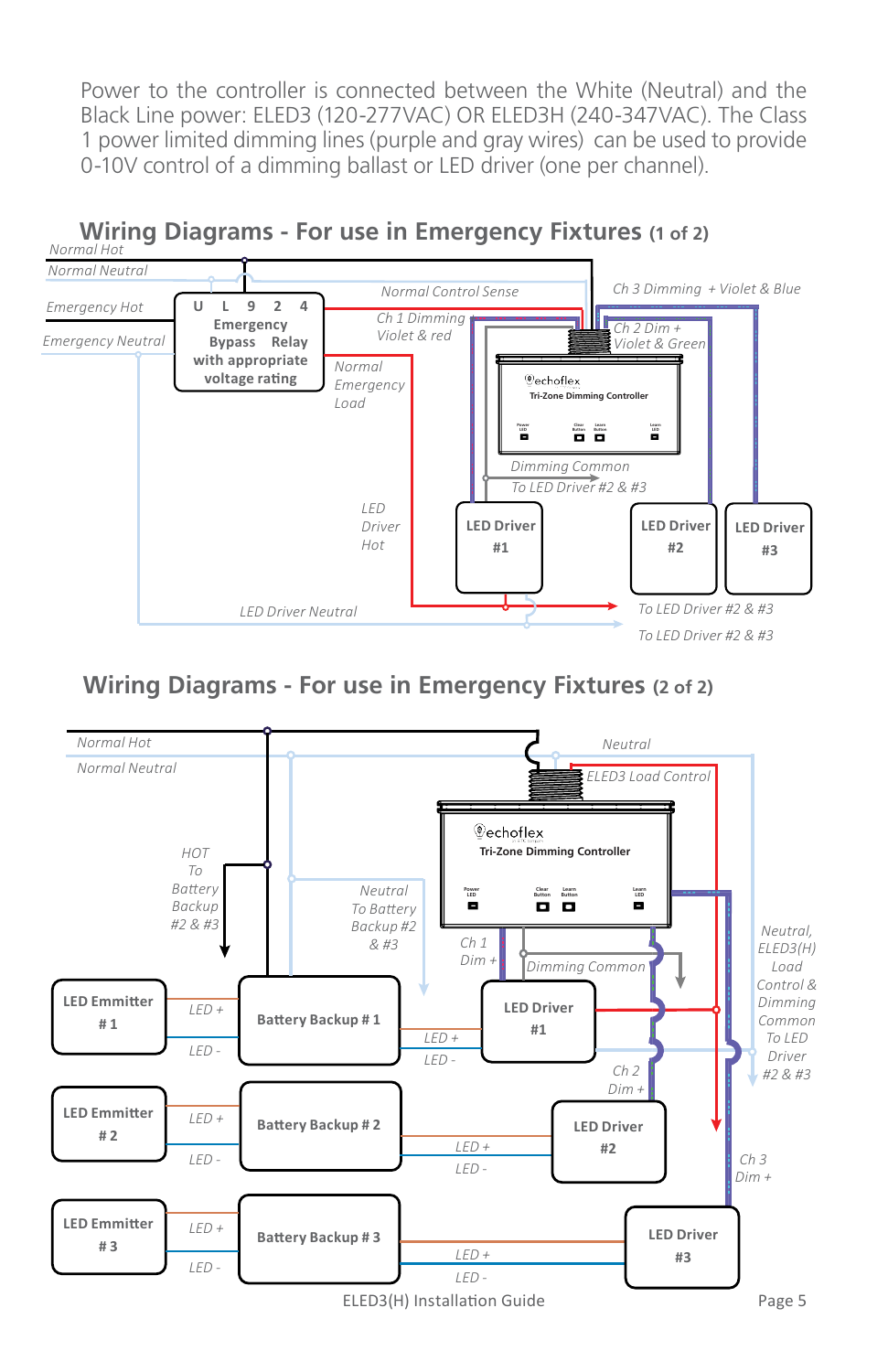# **Linking the First Switch**

Use this method to link the first switch, this method will link the switch to all three channels. Use the learn button to link additional devices.

- 1. If the controller already has a sensor linked, press the TEACH button on the linked sensor and proceed to step 2 within 60 seconds.
- 2. Click the wireless switch paddle ON three times, OFF three times and ON three times sequentially within 5 seconds. The relay will toggle and the red POWER LED will begin a repeating blinking pattern to indicate the linked switch, see the section on LED blink codes.

## **LEARN button**

The LEARN button is used to link switches or sensors to the controller, the Learn LED and Power LED are tricolor and indicate which channel is in Learn mode. In Channel 1 learn mode the learn LED will be red and the power LED will be toggling red. In Channel 2 learn mode the learn LED will be green and the power LED will be toggling green. In Channel 3 learn mode the learn LED will be blue and the power LED will be toggling blue.

- 1. Press the button marked LEARN for a half second. In link mode the LEARN LED will stay ON and the POWER LED will toggle every two seconds. The LEDs will be a color that correlates to the channel ((Red=CH1; Green=Ch2; Blue=CH3)
- 2. When linking a wall switch, press the switch paddle ON three times. If linking a sensor, press the sensor's TEACH or LINK button, refer to the sensor's documentation. Occupancy sensors will be linked to all channels regardless of which channel's link mode the controller is in. Photo sensors can only be linked while in channel 1 learn mode or channel 2 learn mode. Photo sensors will be linked to both channels 1 and 2 regardless of which of these learn modes the controller is in. The POWER LED will remain lit for four seconds while it links the new device. It will resume toggling allowing you to link another device up to a total of twenty devices.
- 3. To exit link mode, press and release the LEARN button on the controller.

**Note:** Linking a switch or sensor that is already linked to a channel, will remove or unlink it from the channel.

**Note:** Link mode will time out after no activity in thirty seconds.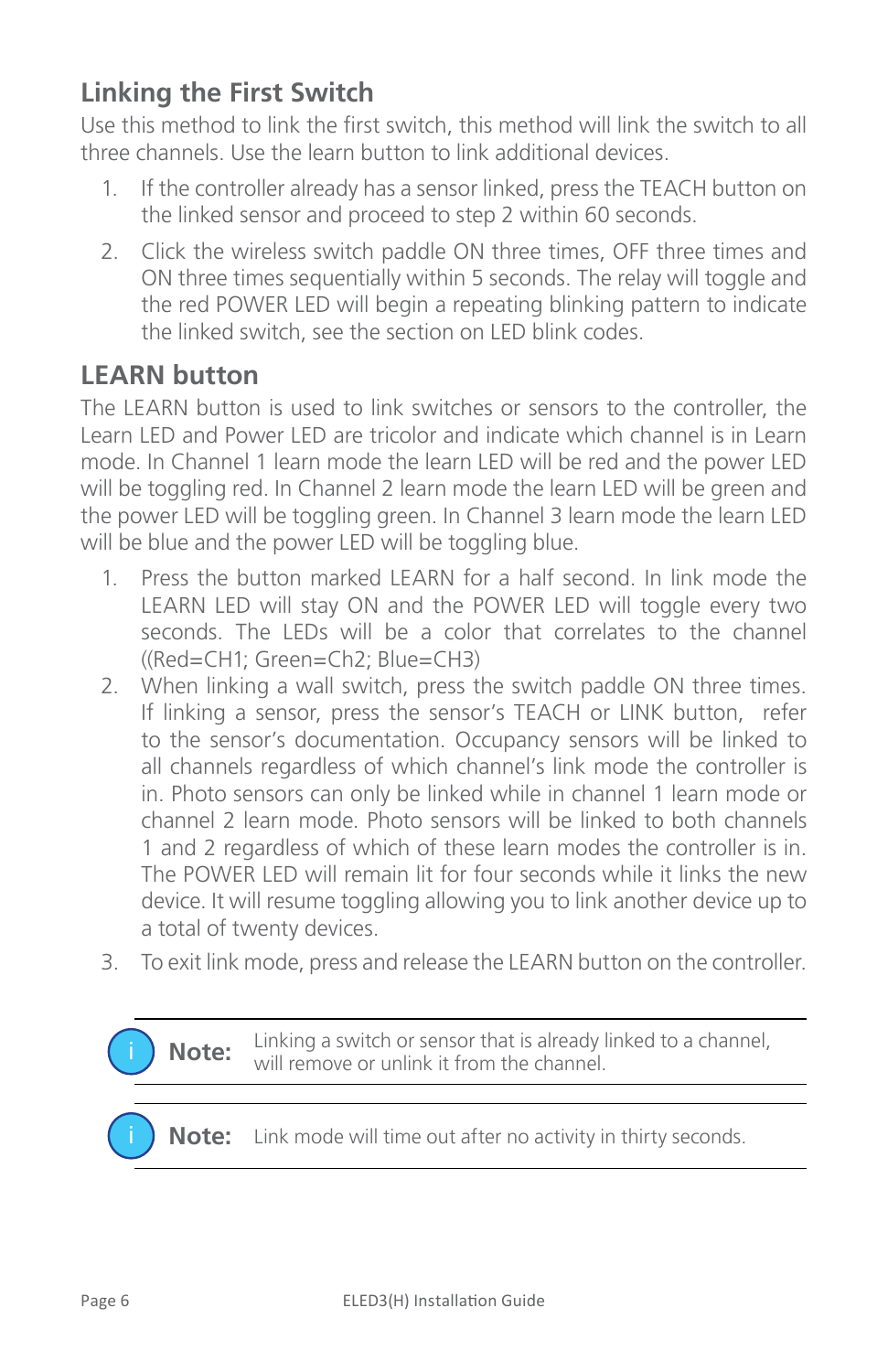# **CLEAR button**

Using the CLEAR button can reload the controller to the factory precommissioned settings with linked devices OR it can load the factory default parameters and remove all linked devices.

- To return the controller to the factory pre-commissioned state, press the CLEAR button until the red POWER and green LEARN LEDs start blinking, approximately 5 seconds. Release the button and the red POWER LED will begin blinking indicating the factory commissioned pre-linked devices.
- To completely clear the controller returning it to factory default settings removing all linked devices, press the CLEAR button until the red POWER and green LEARN LEDs come on solid, about 15 seconds, then release. The POWER LED will stay ON solid indicating the factory default state.

## **LED Blink Codes and Operation**

The tables below describe the LED activity and associated mode of the controller.

If the controller was factory pre-commissioned, upon power up it will immediately begin blinking the red POWER LED based on the type and count of linked devices. The type is indicated by long blinks followed by short blinks counting the number of devices linked. This pattern will repeat after a short pause.

The table below describes the number of LED blinks for each device type.

| appear in blue.                 |                                                                                                                    |  |  |  |
|---------------------------------|--------------------------------------------------------------------------------------------------------------------|--|--|--|
| factory default<br>(links only) | ON Solid                                                                                                           |  |  |  |
| switches                        | 1 long blink followed by short blinks counting switches                                                            |  |  |  |
| occupancy sensors               | 2 long blinks followed by short blinks counting<br>sensors (linked to all channels regardless of link channel)     |  |  |  |
| photo sensor                    | <b>3 long blinks</b> followed by a short blinks counting<br>sensors (Only CH 1 & CH 2 - Linked to both CH1 & CH 2) |  |  |  |
| central command                 | 4 long blinks followed by short blinks counting<br>devices                                                         |  |  |  |
| demand response                 | 5 long blinks followed by short blinks counting<br>devices                                                         |  |  |  |

#### **POWER LED Blink Codes**

**Channel 1 links appear in red. Channel 2 links appear in green. Channel 3 links**